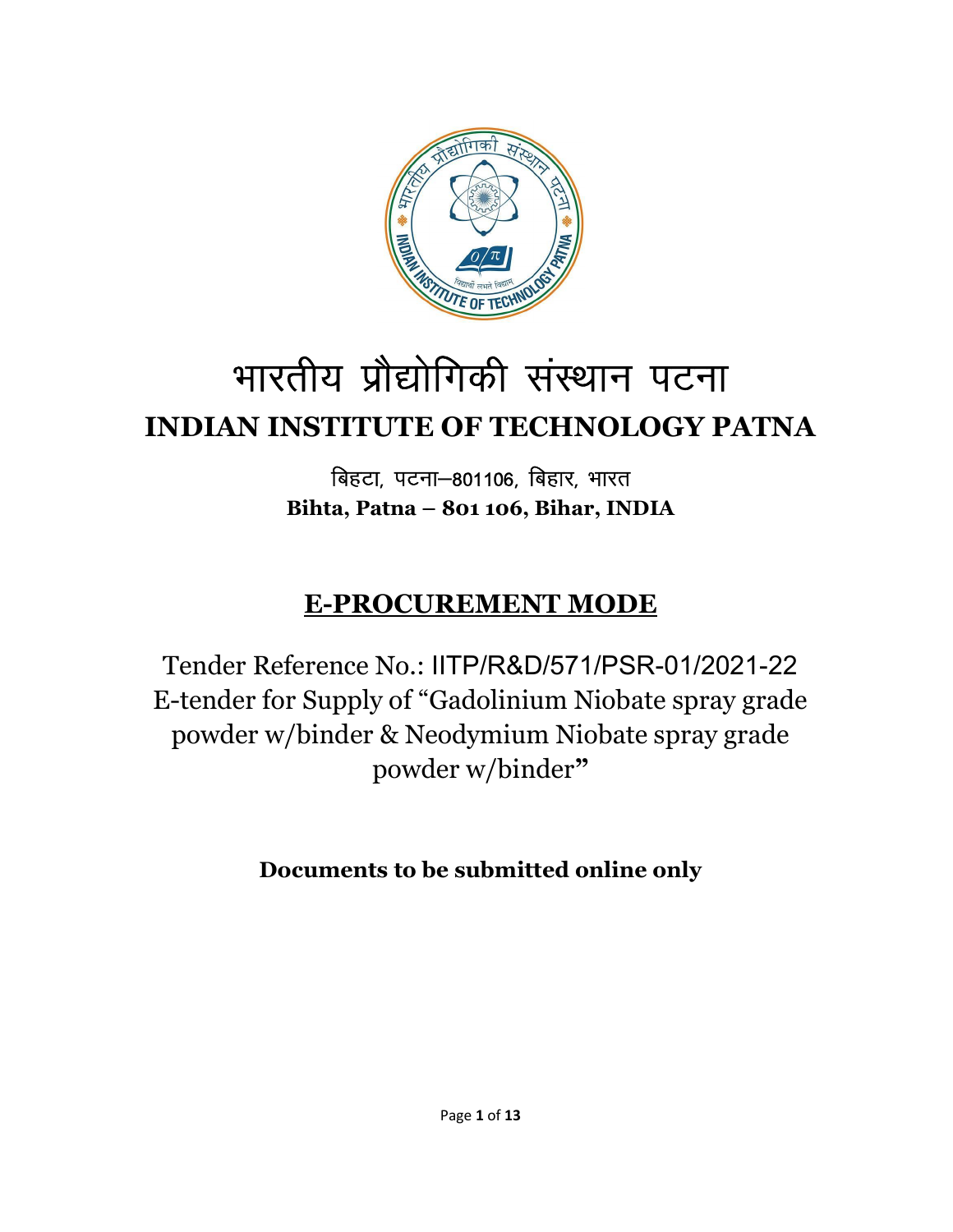

# भारतीय प्रौद्योगिकी संस्थान पटना<br>NSTITUTE OF TECHNOLOGY PATNA<br>एटना -901106, विद्युत भारत INDIAN INSTITUTE OF TECHNOLOGY PATNA

# विहटा, पटना–801106, बिहार, भारत<br>Bihta, Patna – 801 106, Bihar, INDIA

#### Tender Reference No.: IITP/R&D/571/PSR-01/2021-22 Date: 22/12/2021

Indian Institute of Technology Patna is in the process of purchasing following items(s) as per the details as given as under:

| Supply of "Gadolinium Niobate spray grade powder w/binder & Neodymium<br>Name of the work              |                                      |  |  |  |
|--------------------------------------------------------------------------------------------------------|--------------------------------------|--|--|--|
|                                                                                                        | Niobate spray grade powder w/binder" |  |  |  |
| <b>Delivery Schedule</b>                                                                               | 01 Month                             |  |  |  |
| Submission of Bids Online: Interested parties may view and download the tender document containing the |                                      |  |  |  |
| detailed terms & conditions from the website; https://eprocure.gov.in/eprocure/app                     |                                      |  |  |  |
|                                                                                                        |                                      |  |  |  |

- 1. Detailed Tender Documents may be downloaded from Central Public Procurement Portal (https://eprocure.gov.in/eprocure/app) and from our website (https://www.iitp.ac.in/).
- 2. All details /document pertaining to the tender such as tender document, pre-bid report, corrigendum and any further updates will be available only on our website & also at CPP Portal.
- 3. No manual bid will be accepted. All quotations (both technical & financial) should be submitted in the e-procurement portal only.
- 4. IIT Patna shall not be responsible for non-receipt of bid due to internet issues or any other reasons.

#### CRITICAL DATES

| Publishing Date                                             | 28.12.2021 (05:00PM)                             |  |
|-------------------------------------------------------------|--------------------------------------------------|--|
| Document Download / Sale Start Date                         | 28.12.2021 (05:00PM)                             |  |
| <b>Bid Submission Start Date</b>                            | 28.12.2021 (05:00PM)                             |  |
| Last Date & Time of Submission of Bids (Technical $\&$      |                                                  |  |
| Financial Bid)                                              | 19.01.2022 (05:00PM)                             |  |
| Opening Date & Time of Technical Bids Online                | 20.01.2022 (05:00PM)                             |  |
| Address of Communication                                    | The Registrar (for R& D Unit),                   |  |
|                                                             | Indian Institute of Technology Patna             |  |
|                                                             | Kanpa Road, Bihta, Patna, Bihar-801106           |  |
|                                                             | Phone: 0612-302-8683                             |  |
| taking technical<br>assistance<br>bid  <br>regarding<br>For | CPP Portal Website: https://eprocure.gov.in Help |  |
| submission, if any                                          | Desk Number 0120-4200462, 4001002, 4001005       |  |
|                                                             | and 4001005.                                     |  |

#### REGISTRAR, IIT PATNA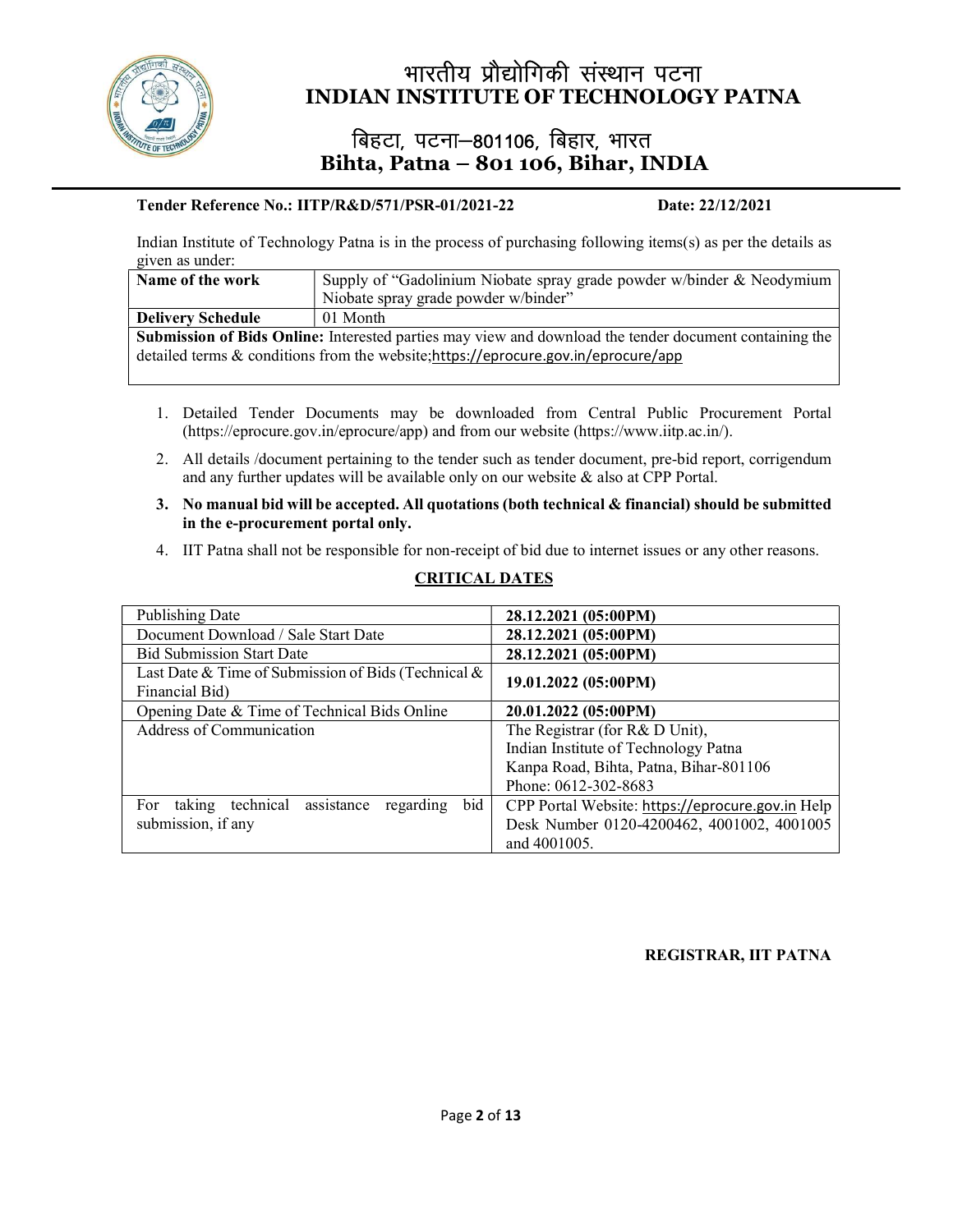| Tender Specification for "Gadolinium Niobate spray grade powder w/binder & Neodymium Niobate |  |  |  |
|----------------------------------------------------------------------------------------------|--|--|--|
| spray grade powder w/binder"                                                                 |  |  |  |

| S. No. | Item description                                                                                    | Qty. (Kg) |
|--------|-----------------------------------------------------------------------------------------------------|-----------|
| 1      | Gadolinium Niobate spray grade powder w/binder (d50: 40 $\mu$ m +/- 5<br>$\mu$ m) Nb2O5/Gd2O3 = 1.0 | 2         |
| 2      | Gadolinium Niobate spray grade powder w/binder (d50: 40 $\mu$ m +/- 5<br>$\mu$ m) Nb2O5/Gd2O3 = 1.2 | 2         |
| 3      | Gadolinium Niobate spray grade powder w/binder (d50: 40 $\mu$ m +/- 5<br>$\mu$ m) Nb2O5/Gd2O3 = 1.4 | 2         |
| 4      | Neodymium Niobate spray grade powder w/ binder (d50: 40 $\mu$ m +/-<br>$5 \mu$ m) Nb2O5/Nd2O3 = 1.0 | 2         |
| 5      | Neodymium Niobate spray grade powder w/ binder (d50: 40 $\mu$ m +/-<br>$5 \mu$ m) Nb2O5/Nd2O3 = 1.2 | 2         |
| 6      | Neodymium Niobate spray grade powder w/ binder (d50: 40 $\mu$ m +/-<br>$5 \mu$ m) Nb2O5/Nd2O3 = 1.4 | 2         |

Certificate of analysis (XRD and particle size) for each stoichiometry has to be provided by the vendor along with the powder. ICP-OES for Gadolinium Niobate and Neodymium Niobate has to be provided for the confirmation of different stoichiometry.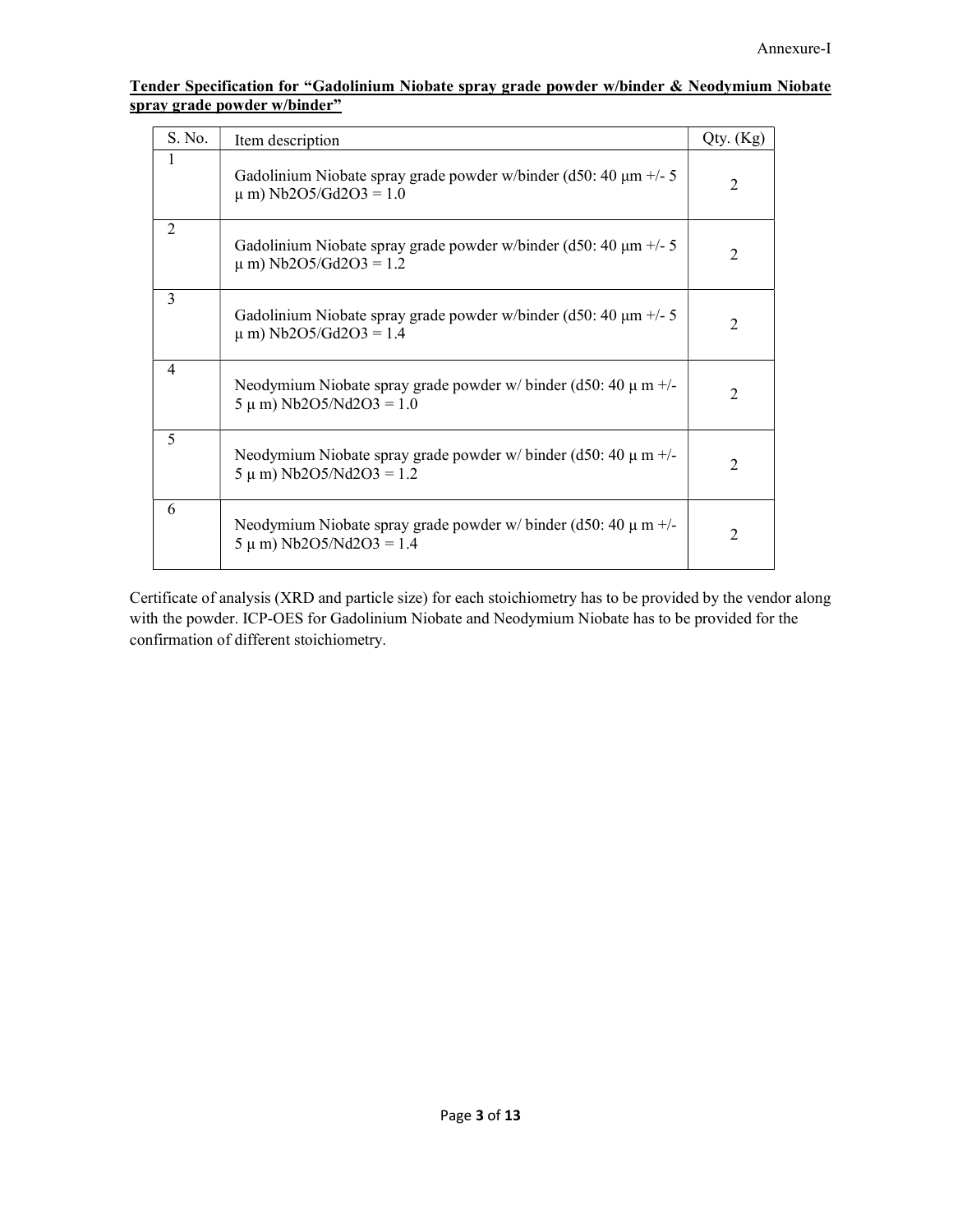#### INSTRUCTIONS TO THE TENDERERS

The tender shall be submitted in accordance with these instructions and any tender not conforming to the instructions as under is liable to be rejected. These instructions shall form the part of the tender and the contract.

- 1. For Online Bid Submission as per the directives of Department of Expenditure, this tender document has been published on the Central Public Procurement Portal (URL:http://eprocure.gov.in/eprocure/app). The bidders are required to submit copies of their bids electronically on the CPP Portal, using valid Digital Signature Certificates.
- 2. More information useful for submitting the online bids on the CPP Portal is available/ obtained at URL:http://eprocure.gov.in/eprocure/app
- 3. For Registration, Bidders are required to enroll on the e-Procurement module of the Central Public Procurement Portal (URL:http://eprocure.gov.in/eprocure/app) by clicking on the link \*"Click here to Enroll". Enrollment on the CPP Portal is free of charge.
- 4. Foreign Bidders have to refer "DSC details for foreign Bidders" for Digital Signature Certificate requirements which comes under Download Tab at http://eprocure.gov.in/eprocure/app?page=Standard Bidding Documents &service=page and the remaining part is same as above and below.
- 5. While submitting the tender, if any of the prescribed conditions are not fulfilled or are incomplete in any form, the tender is liable to be rejected. If any tenderer stipulate any condition of his own, such conditional tender is liable to be rejected.
- 6. IIT Patna reserves the right to reject any tender/bid wholly or partly without assigning any reason.
- 7. The technical committee constituted by the IIT Patna shall have the right to verify the particulars furnished by the bidder independently.
- 8. Tenderer shall take into account all costs including installation, commissioning, cartage etc. for giving delivery of material at site i.e. IIT Patna before quoting the rates. In this regard no claim for any extra payment for any reason shall be entertained.
- 9. The item should be delivered at IIT Patna, Kanpa Road, Bihta, Patna-801106, Bihar, INDIA and the supplier shall be responsible for any damage during the transit of goods.
- 10. All the tender documents & price bid to be uploaded as per this tender are to be digitally signed by the bidder.
- 11. Interested bonafide and reputed manufacturers/Indian agents (on behalf of their foreign principals) may submit online bids for each of the above equipment along with all requisite documents and scanned copy of Tender Fee / EMD submission reference (if applicable).
- 12. The Bidder(s) may note that ONLINE BIDS will ONLY be accepted. All the requisite supporting documents mentioned in the bid document should and must be uploaded On-line http://eprocure.gov.in/eprocure/app. The Bids sent through FAX, E-mail, by hand and/or by post shall not be accepted/ processed,in any case.
- 13. The bidders may submit duly filled and completed bidding document ONLINE as per instruction contained in the bidding documents. Incomplete bid shall be rejected. The conditions of tender shall be governed by the details contained in complete bid document.
- 14. In case, holiday is declared by the Government on the day of opening the bids, the bids will be opened on the next working day at the same time. IIT Patna reserves the right to accept or reject any or all the tenders.
- 15. The detailed instruction for Online submissions of bid(s) through e-Procurement module of Central Public Procurement of NIC, the bidder(s) may visit the following link:-  $\frac{http://}{http://}$ eprocure.gov.in/eprocure/app?=HelpForContractors&service=page .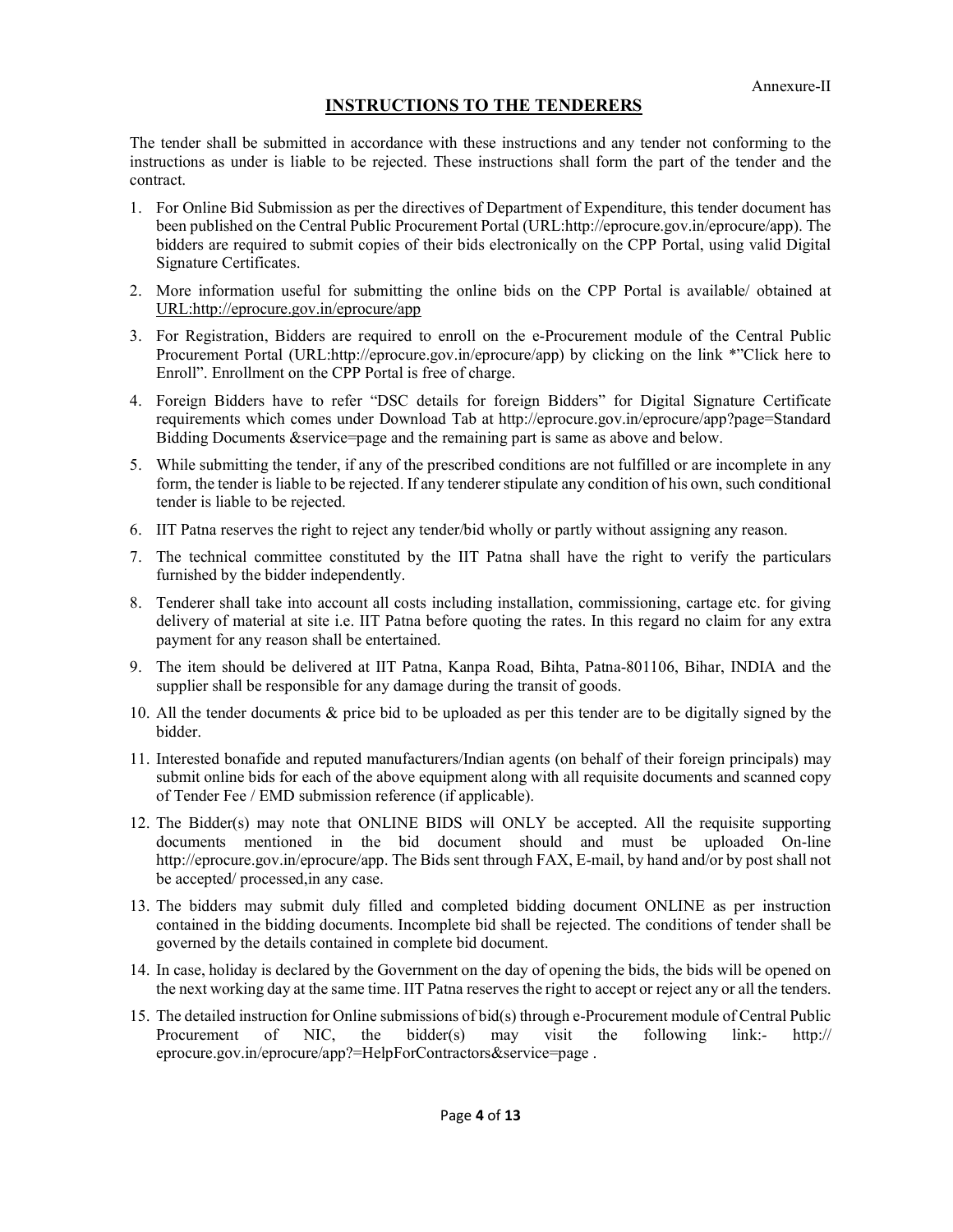#### INSTRUCTIONS FOR ONLINE BID SUBMISSION

#### (Department User may attach this Document as an Annexure in their Tender Document which provides complete Instructions for on line Bid submission for Bidders)

The bidders are required to submit soft copies of their bids electronically on the CPP Portal, using valid Digital Signature Certificates. The instructions given below are meant to assist the bidders in registering on the CPP Portal, prepare their bids in accordance with the requirements and submitting their bids online on the CPP Portal.

More information useful for submitting online bids on the CPP Portal may be obtained at: https://eprocure.gov.in/eprocure/app.

#### **REGISTRATION**

1) Bidders are required to enroll on the e-Procurement module of the Central Public Procurement Portal (URL: https://eprocure.gov.in/eprocure/app) by clicking on the link "Online bidder Enrollment" on the CPP Portal which is free of charge.

2) As part of the enrolment process, the bidders will be required to choose a unique username and assign a password for their accounts.

3) Bidders are advised to register their valid email address and mobile numbers as part of the registration process. These would be used for any communication from the CPP Portal.

4) Upon enrolment, the bidders will be required to register their valid Digital Signature Certificate (Class III Certificates with signing key usage) issued by any Certifying Authority recognized by CCA India (e.g. Sify / nCode / eMudhra etc.), with their profile.

5) Only one valid DSC should be registered by a bidder. Please note that the bidders are responsible to ensure that they do not lend their DSC's to others which may lead to misuse.

6) Bidder then logs in to the site through the secured log-in by entering their user ID/ password and the password of the DSC / e-Token.

#### SEARCHING FOR TENDER DOCUMENTS

1) There are various search options built in the CPP Portal, to facilitate bidders to search active tenders by several parameters. These parameters could include Tender ID, Organization Name, Location, Date, Value, etc. There is also an option of advanced search for tenders, wherein the bidders may combine a number of search parameters such as Organization Name, Form of Contract, Location, Date, Other keywords etc. to search for a tender published on the CPP Portal.

2) Once the bidders have selected the tenders they are interested in, they may download the required documents / tender schedules. These tenders can be moved to the respective 'My Tenders' folder. This would enable the CPP Portal to intimate the bidders through SMS / e- mail in case there is any corrigendum issued to the tender document.

3) The bidder should make a note of the unique Tender ID assigned to each tender, in case they want to obtain any clarification / help from the Helpdesk.

#### PREPARATION OF BIDS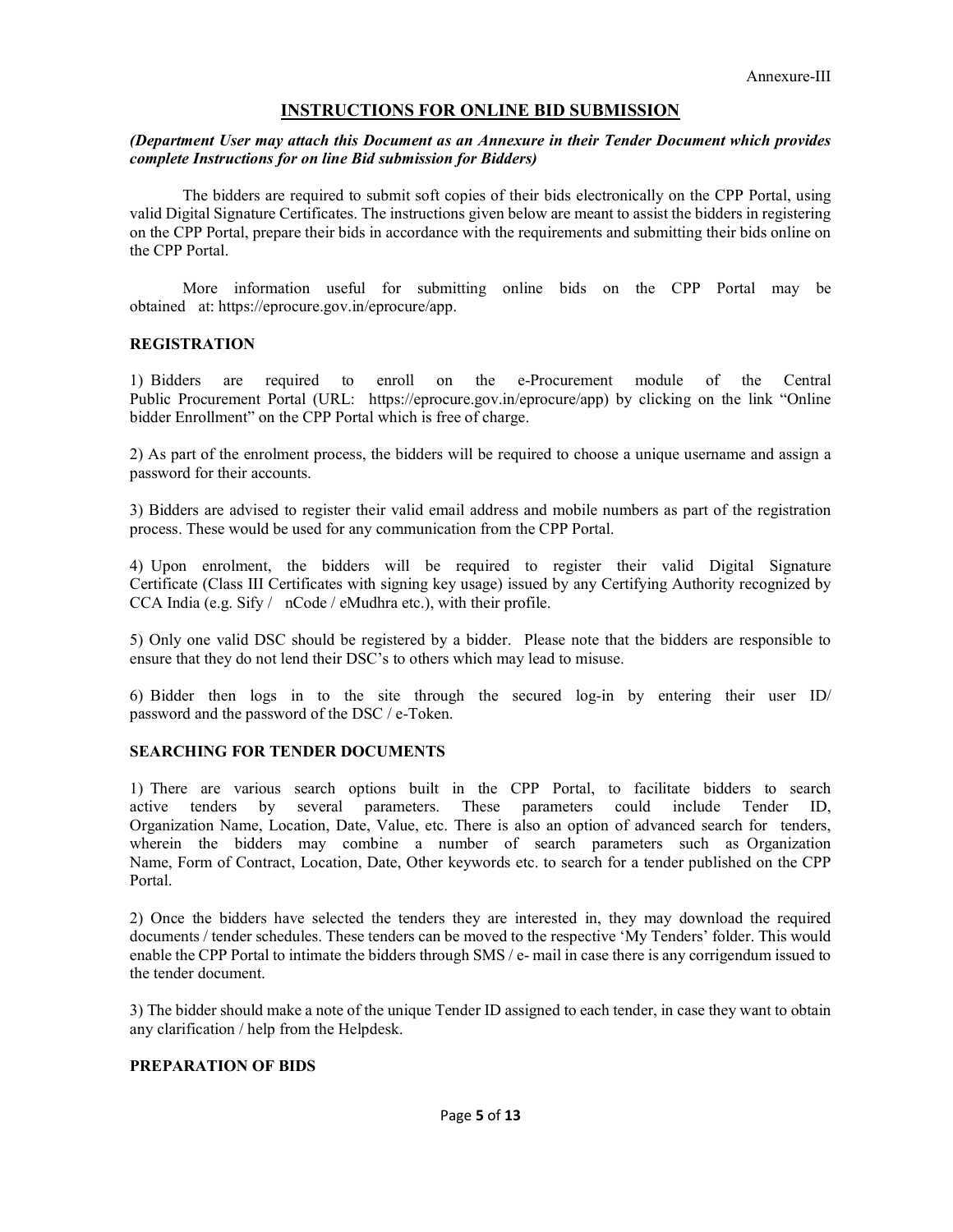1) Bidder should take into account any corrigendum published on the tender document before submitting their bids.

2) Please go through the tender advertisement and the tender document carefully to understand the documents required to be submitted as part of the bid. Please note the number of covers in which the bid documents have to be submitted, the number of documents - including the names and content of each of the document that need to be submitted. Any deviations from these may lead to rejection of the bid.

3) Bidder, in advance, should get ready the bid documents to be submitted as indicated in the tender document / schedule and generally, they can be in PDF / XLS / RAR / DWF/JPG formats. Bid documents may be scanned with 100 dpi with black and white option which helps in reducing size of the scanned document.

4) To avoid the time and effort required in uploading the same set of standard documents which are required to be submitted as a part of every bid, a provision of uploading such standard documents (e.g. PAN card copy, annual reports, auditor certificates etc.) has been provided to the bidders. Bidders can use "My Space" or ''Other Important Documents'' area available to them to upload such documents. These documents may be directly submitted from the "My Space" area while submitting a bid, and need not be uploaded again and again. This will lead to a reduction in the time required for bid submission process.

Note: My Documents space is only a repository given to the Bidders to ease the uploading process. If Bidder has uploaded his Documents in My Documents space, this does not automatically ensure these Documents being part of Technical Bid.

#### SUBMISSION OF BIDS

1) Bidder should log into the site well in advance for bid submission so that they can upload the bid in time i.e. on or before the bid submission time. Bidder will be responsible for any delay due to other issues.

2) The bidder has to digitally sign and upload the required bid documents one by one as indicated in the tender document.

3) Bidder has to select the payment option as "offline" to pay the tender fee/ EMD as applicable and enter details of the instrument.

4) Bidder should prepare the EMD as per the instructions specified in the tender document.The original should be posted/couriered/given in person to the concerned official, latest by the last date of bid submission or as specified in the tender documents. The details of the DD/any other accepted instrument, physically sent, should tally with the details available in the scanned copy and the dataentered during bid submission time. Otherwise the uploaded bid will be rejected.

5) Bidders are requested to note that they should necessarily submit their financial bids in the format provided and no other format is acceptable. If the price bid has been given as a standard BoQ format with the tender document, then the same is to be downloaded and to be filled by all the bidders. Bidders are required to download the BoQ file, open it and complete the white coloured (unprotected) cells with their respective financial quotes and other details (such as name of the bidder). No other cells should be changed. Once the details have been completed, the bidder should save it and submit it online, without changing the filename. If the BoQ file is found to be modified by the bidder, the bid will be rejected.

6) The server time (which is displayed on the bidders' dashboard) will be considered as the standard time for referencing the deadlines for submission of the bids by the bidders, opening of bids etc. The bidders should follow this time during bid submission.

7) All the documents being submitted by the bidders would be encrypted using PKI encryption techniques to ensure the secrecy of the data. The data entered cannot be viewed by unauthorized persons until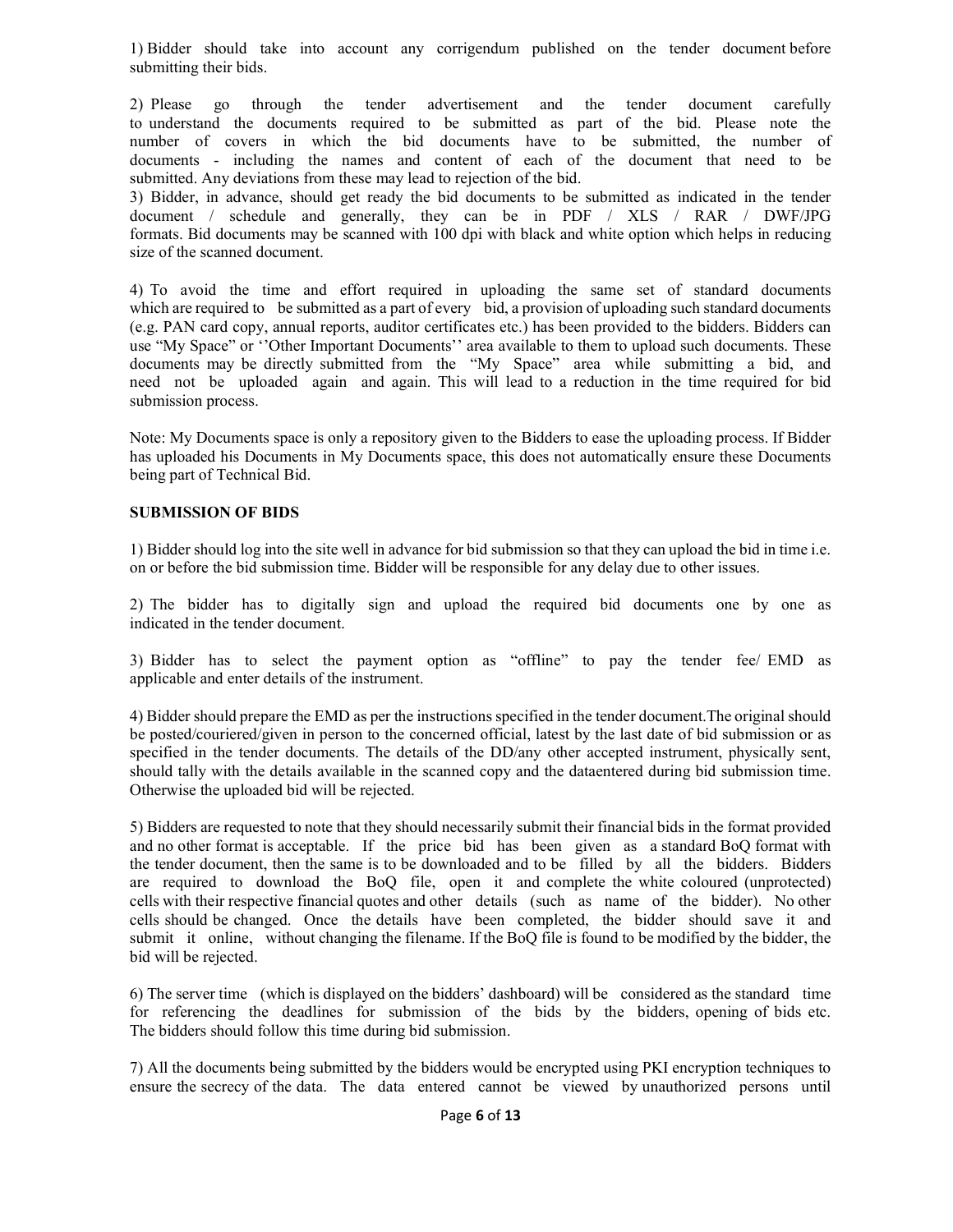the time of bid opening. The confidentiality of the bids is maintained using the secured Socket Layer 128 bit encryption technology. Data storage encryption of sensitive fields is done. Any bid document that is uploaded to the server is subjected to symmetric encryption using a system generated symmetric key. Further this key is subjected to asymmetric encryption using buyers/bid opener's public keys. Overall, the uploaded tender documents become readable only after the tender opening by the authorized bid openers.

8)The uploaded tender documents become readable only after the tender opening by the authorized bid openers.

9)Upon the successful and timely submission of bids (i.e. after Clicking "Freeze Bid Submission" in the portal), the portal will give a successful bid submission message  $\&$  a bid summary will be displayed with the bid no. and the date & time of submission of the bid with all other relevant details.

10)The bid summary has to be printed and kept as an acknowledgement of the submission of the bid. This acknowledgement may be used as an entry pass for any bid opening meetings.

#### ASSISTANCE TO BIDDERS

1) Any queries relating to the tender document and the terms and conditions contained therein should be addressed to the Tender Inviting Authority for a tender or the relevant contact person indicated in the tender.

2) Any queries relating to the process of online bid submission or queries relating to CPP Portal in general may be directed to the 24x7 CPP Portal Helpdesk.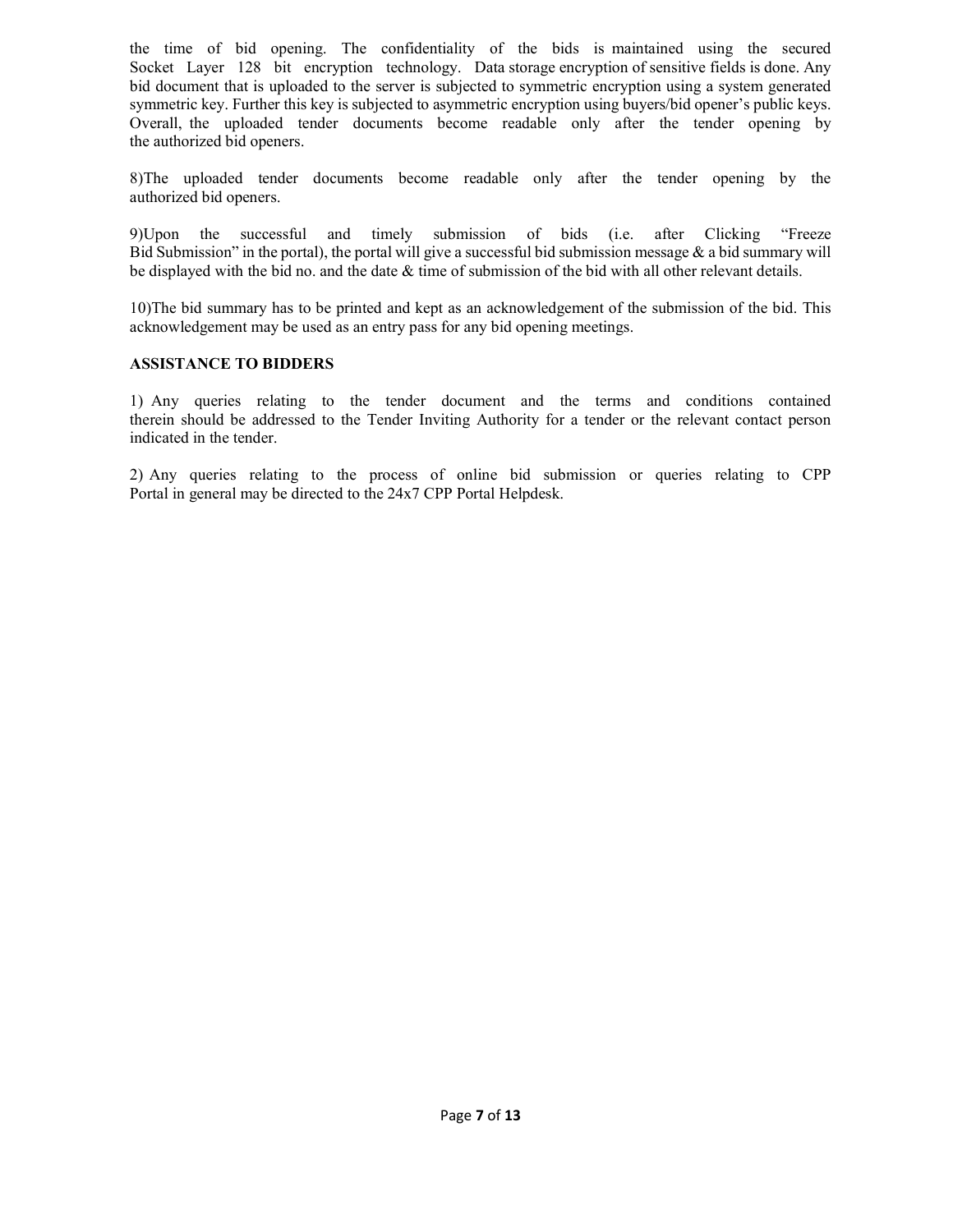#### GENERAL TERMS AND CONDITIONS

- 01. Rates: Rates quoted for indigenous items must be on F.O.R basis for IIT Patna, on DOOR DELIVERY Basis, with break up as per details given in BoQ.
- 02. Validity: The validity period of the offer should be clearly specified. It should be at least for 120 days from the last date of submission of quotations.
- 03. Bid Security Declaration: Scanned copy of signed Bid Security Declaration should be submitted in the prescribed format.
- 04. Delivery: Unless otherwise stated delivery of goods shall be at IIT Patna and will have to be effected maximally within 01 (one) months from the date of issue of the Purchase Order. All aspects of safe delivery shall be the exclusive responsibility of the vendor.
- 05. PAN, GST Certificates & TDS: Scanned copy of PAN along with PAN of partners/owners (if applicable) and GST Registration Certificatein Form REG-06 must be uploaded with technical bid. Appropriate GST deduction at source will be applicable.
- 06. Late and delayed quotation: Late and delayed quotations will not be considered. In case any unscheduled holiday occurs on prescribed closing/opening date, the next working day shall then automatically be the prescribed date of closing/opening of the quotation with no change in timing.

#### 07. Ground for Rejection of Quotation:

(i) The quotations are liable to be rejected if the foregoing conditions are not complied with. The quotation should be complete in all respects if a firm quotes NIL charges / consideration, the bid shall be treated as unresponsive and will not be considered. The quotations shall be rejected if the information, on the outer cover of the bid, is not provided in the format given in the table in Page 1.

(ii) Either OEM or its sole representative is allowed to bid. In case both have bidded, the bid OEM will be valid.

(iii) If at any time of tender, cartelization is found, the bidding firms would be liable for legal action as per Ant-Competitive Practices (CCI).

- 08.Payment: Payment will be made within 30 days from the date of submission of Invoice after successful delivery and acceptance of goods at IIT Patna (successful installation in case of machinery, equipments or the likes) generally through RTGS / FUND TRANSFER. Following information must be clearly written in the uploaded bank details for RTGS / FUND TRANSFER: -
	- (a) Name of the Firm with complete postal address
	- (b) Name of the Bank with Branch where the Account exist
	- (c) IFSC CODE
	- (d) ACCOUNT No
	- (e) PAN
	- (f) GSTIN
- 09. GST Concession/ Exemption:IIT Patna being an academic institute is entitled for availing Custom Duty Exemptions in terms of Notification No. 45/2017-Central Tax (Rate) Dated 14.11.2017, Notification No. 47/2017-Integrated Tax (Rate) Dated 14.11.2017 and as amended from time to time. Please state clearly that this certificate is required.
- 10. Liquidated Damage: If a firm accepts an order and fails to execute the order in part or in full, as per the terms and conditions stipulated in the Purchase Order, it will be open to the institute to recover the liquidated damages from the firm at the rate of 0.5% per week of the order value subject to a maximum of 10% of the order value. It will also be open to the institute alternatively, to arrange procurement of the required stores from any other source at the risk and expense of the defaulter firm/vendor, which accepted the order but failed to execute the order according to the stipulated agreed upon. Defaulter vendor(s)/ firm(s) are also liable for blacklisting.
- 11. Termination for default: Default is said to have occurred
- (a) If the supplier fails to deliver any or all of the goods/ items/ services within the time period(s) specified in the purchase order or any extension thereof granted by IIT Patna.
	- (b)If the supplier fails to perform any other obligation(s) under the contract

 (c) If the vendor, in either of the above circumstances, does not take remedial steps within a period of 30 days after receipt of the default notice from IIT Patna(or takes longer period in-spite of what IIT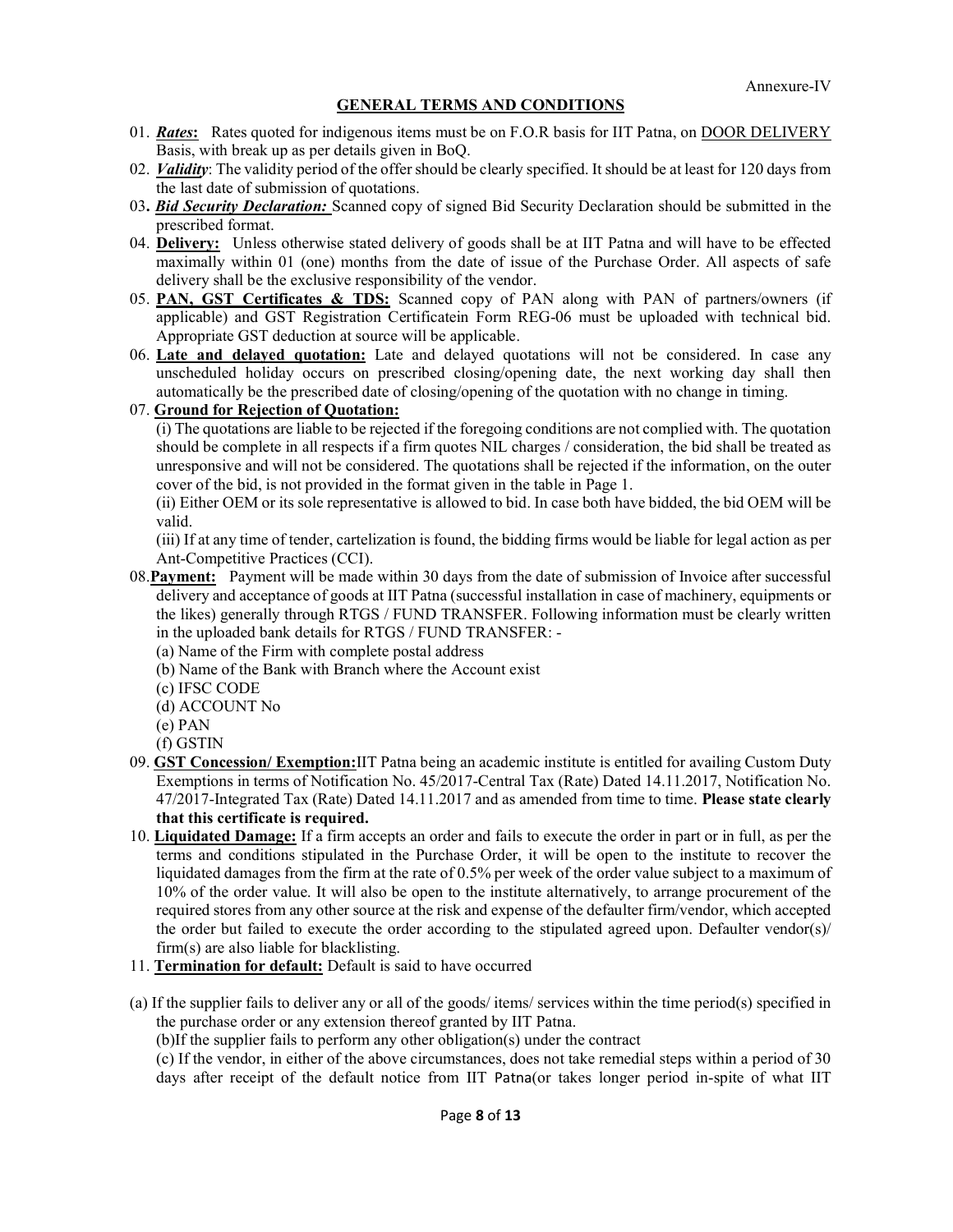Patnamay authorize in writing), IIT may terminate the contract / purchase order in whole or in part. In addition to above, IIT Patnamay at its discretion also take the following actions: IIT Patnamay procure, upon such terms and in such manner, as it deems appropriate, goods similar to the undelivered items/products and the defaulting supplier shall be liable to compensate IIT Patnafor any extra expenditure involved towards goods and services to complete the scope of procurement.

#### 12. Applicable Law:

(a)The contract shall be governed by the laws and procedures established by Govt. of India, within the framework of applicable legislation and enactment made from time to time concerning such Commercial dealings / processing, as may be applicable upon IIT Patna.

 (b)All disputes are subject to exclusive jurisdiction of Competent Court and Forum in Patna, India only. (c) Any dispute arising out of this purchase shall be referred to the Registrar IIT Patna, and if either of the parties hereto is dissatisfied with the decision, the dispute shall be referred to the decision of an Arbitrator, who should be acceptable to both the parties, (to be appointed by the Director of the Institute). The decision of such Arbitrator shall be final and binding on both the parties.

- 13. The acceptance of the quotation will rest solely with the Director, IITP, who in the interest of the Institute is not bound to accept the lowest quotation and reserves the right to himself to reject or partially accept any or all of the quotations received without assigning any reason(s).
- 14. **Important:** The Director may accept or reject any or all the bids in part of in full without assigning any reason. The institute at its discretion may change the quantity / upgrade the criteria / drop any item, at any time before placing the Purchase Order.
- 15. Force Majeure: The Supplier shall not be liable for forfeiture of its performance security, liquidated damages or termination for default, if and to the extent that, it's delay in performance or other failure to perform its obligations under the Contract is the result of an event of Force Majeure.

(i) For purposes of this Clause, "Force Majeure" means an event beyond the control of the Supplier and not involving the Supplier's fault or negligence and not foreseeable. Such events may include, but are not limited to, acts of the Purchaser either in its sovereign or contractual capacity, wars or revolutions, fires, floods, epidemics, quarantine restrictions and freight embargoes.

(ii) If a Force Majeure situation arises, the Supplier shall promptly notify IIT Patna in writing of such conditions and the cause thereof. Unless otherwise directed by the Purchaser in writing, the Supplier shall continue to perform its obligations under the Contract as far as is reasonably practical, and shall seek all reasonable alternative means for performance not prevented by the Force Majeure event.

- 16. The in general Printed conditions of supply of the firm, if any, will not be binding on the Institute.
- 27. Any bidder from a country which shares a land border with India will be eligible to bid in this tender only if the bidder is registered with the Competent Authority in accordance with OM F.No.6/18/2019-PPD dated  $23<sup>rd</sup>$  July, 2020 of Ministry of Finance, GoI.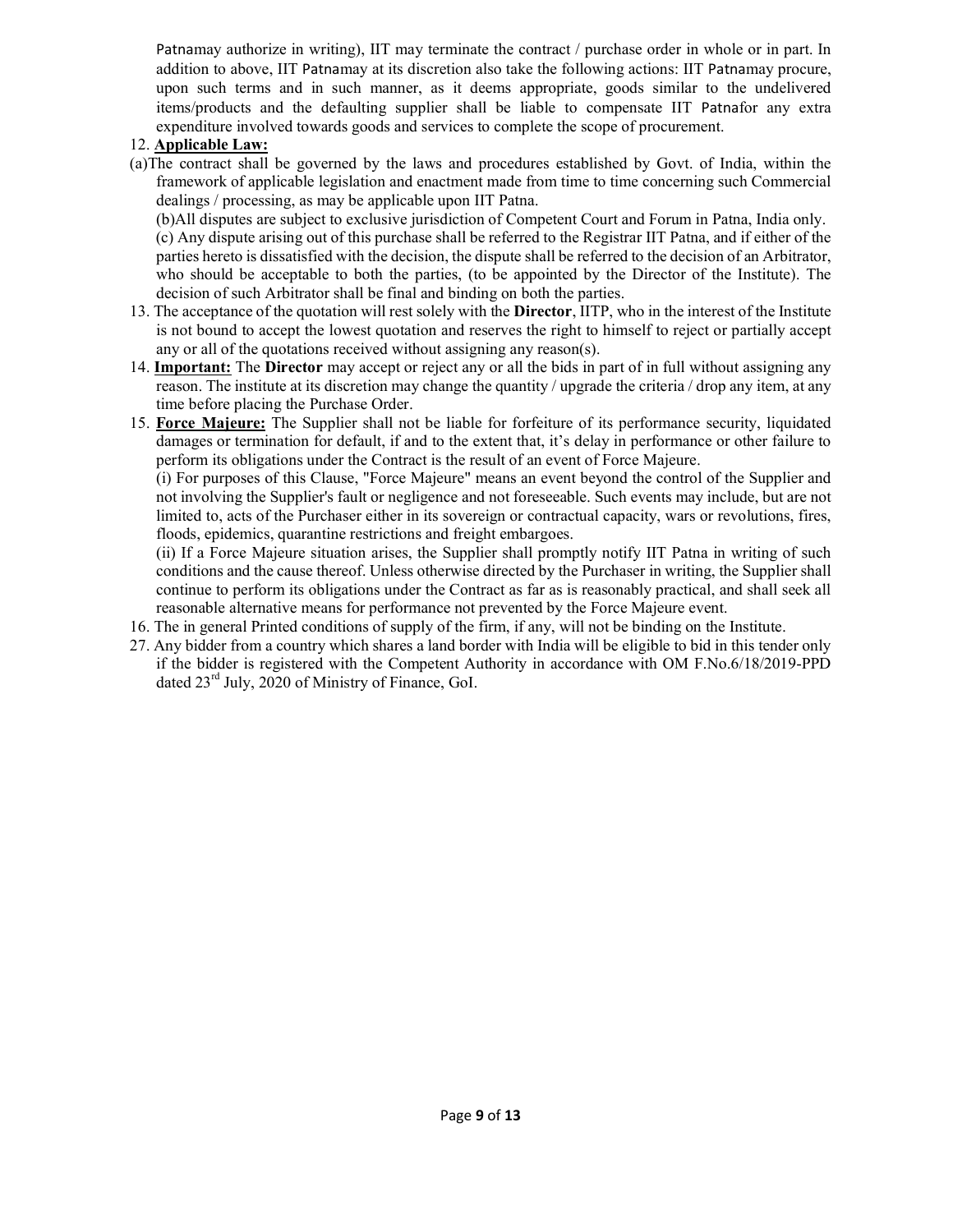#### TENDER ACCEPTANCE LETTER

#### (To be given on Company Letter Head)

To, The Registrar, (for Research & Development Unit) Indian Institute of Technology Patna Kanpa Road, Bihta, Patna, Bihar-801106 Phone: 06115-233-683

#### Sub: Acceptance of Terms & Conditions of Tender.

Tender Reference No.:\_\_\_\_\_\_\_\_\_\_\_\_\_\_\_\_\_\_\_\_\_\_\_\_\_\_\_\_\_\_\_

Name of Tender / Work:-

#### Dear Sir/Madam,

1. I / We have downloaded / obtained the tender document(s) for the above mentioned "Tender / Work" from the website(s) namely:

 $\mathcal{L}_\mathcal{L} = \{ \mathcal{L}_\mathcal{L} = \{ \mathcal{L}_\mathcal{L} = \{ \mathcal{L}_\mathcal{L} = \{ \mathcal{L}_\mathcal{L} = \{ \mathcal{L}_\mathcal{L} = \{ \mathcal{L}_\mathcal{L} = \{ \mathcal{L}_\mathcal{L} = \{ \mathcal{L}_\mathcal{L} = \{ \mathcal{L}_\mathcal{L} = \{ \mathcal{L}_\mathcal{L} = \{ \mathcal{L}_\mathcal{L} = \{ \mathcal{L}_\mathcal{L} = \{ \mathcal{L}_\mathcal{L} = \{ \mathcal{L}_\mathcal{$ 

 $\mathcal{L}_\mathcal{L} = \mathcal{L}_\mathcal{L} = \mathcal{L}_\mathcal{L} = \mathcal{L}_\mathcal{L} = \mathcal{L}_\mathcal{L} = \mathcal{L}_\mathcal{L} = \mathcal{L}_\mathcal{L} = \mathcal{L}_\mathcal{L} = \mathcal{L}_\mathcal{L} = \mathcal{L}_\mathcal{L} = \mathcal{L}_\mathcal{L} = \mathcal{L}_\mathcal{L} = \mathcal{L}_\mathcal{L} = \mathcal{L}_\mathcal{L} = \mathcal{L}_\mathcal{L} = \mathcal{L}_\mathcal{L} = \mathcal{L}_\mathcal{L}$  $\mathcal{L}_\mathcal{L} = \{ \mathcal{L}_\mathcal{L} = \{ \mathcal{L}_\mathcal{L} = \{ \mathcal{L}_\mathcal{L} = \{ \mathcal{L}_\mathcal{L} = \{ \mathcal{L}_\mathcal{L} = \{ \mathcal{L}_\mathcal{L} = \{ \mathcal{L}_\mathcal{L} = \{ \mathcal{L}_\mathcal{L} = \{ \mathcal{L}_\mathcal{L} = \{ \mathcal{L}_\mathcal{L} = \{ \mathcal{L}_\mathcal{L} = \{ \mathcal{L}_\mathcal{L} = \{ \mathcal{L}_\mathcal{L} = \{ \mathcal{L}_\mathcal{$  $\mathcal{L}_\mathcal{L} = \mathcal{L}_\mathcal{L} = \mathcal{L}_\mathcal{L} = \mathcal{L}_\mathcal{L} = \mathcal{L}_\mathcal{L} = \mathcal{L}_\mathcal{L} = \mathcal{L}_\mathcal{L} = \mathcal{L}_\mathcal{L} = \mathcal{L}_\mathcal{L} = \mathcal{L}_\mathcal{L} = \mathcal{L}_\mathcal{L} = \mathcal{L}_\mathcal{L} = \mathcal{L}_\mathcal{L} = \mathcal{L}_\mathcal{L} = \mathcal{L}_\mathcal{L} = \mathcal{L}_\mathcal{L} = \mathcal{L}_\mathcal{L}$ 

as per your advertisement, given in the above mentioned website(s).

- 2. I / We hereby certify that I / We have read the entire terms and conditions of the tender documents from Page No. 1 to15 (including all documents like annexure(s), schedule(s), etc.), which form part of the contract agreement and I / we shall abide hereby by the terms / conditions / clauses contained therein.
- 3. The corrigendum(s) issued from time to time by your department / organizations too have also been taken into consideration, while submitting this acceptance letter.
- 4. I / We hereby unconditionally accept the tender conditions of above mentioned tender document(s)  $/$ corrigendum(s) in its totality / entirely.
- 5. I / We do hereby declare that our Firm has not been blacklisted / debarred by any Govt. Department / Public Sector Undertaking.
- 6. I / We certify that all information furnished by our Firm is true & correct and in the event that the information is found to be incorrect/untrue or found violated, then your department / organization shall without giving notice or reason thereof or summarily reject the bid or terminate the contract, without prejudice to any other rights or remedy including forfeiture of the full said EMD absolutely.

Yours Faithfully,

(Signature of the Bidder, with Official Seal)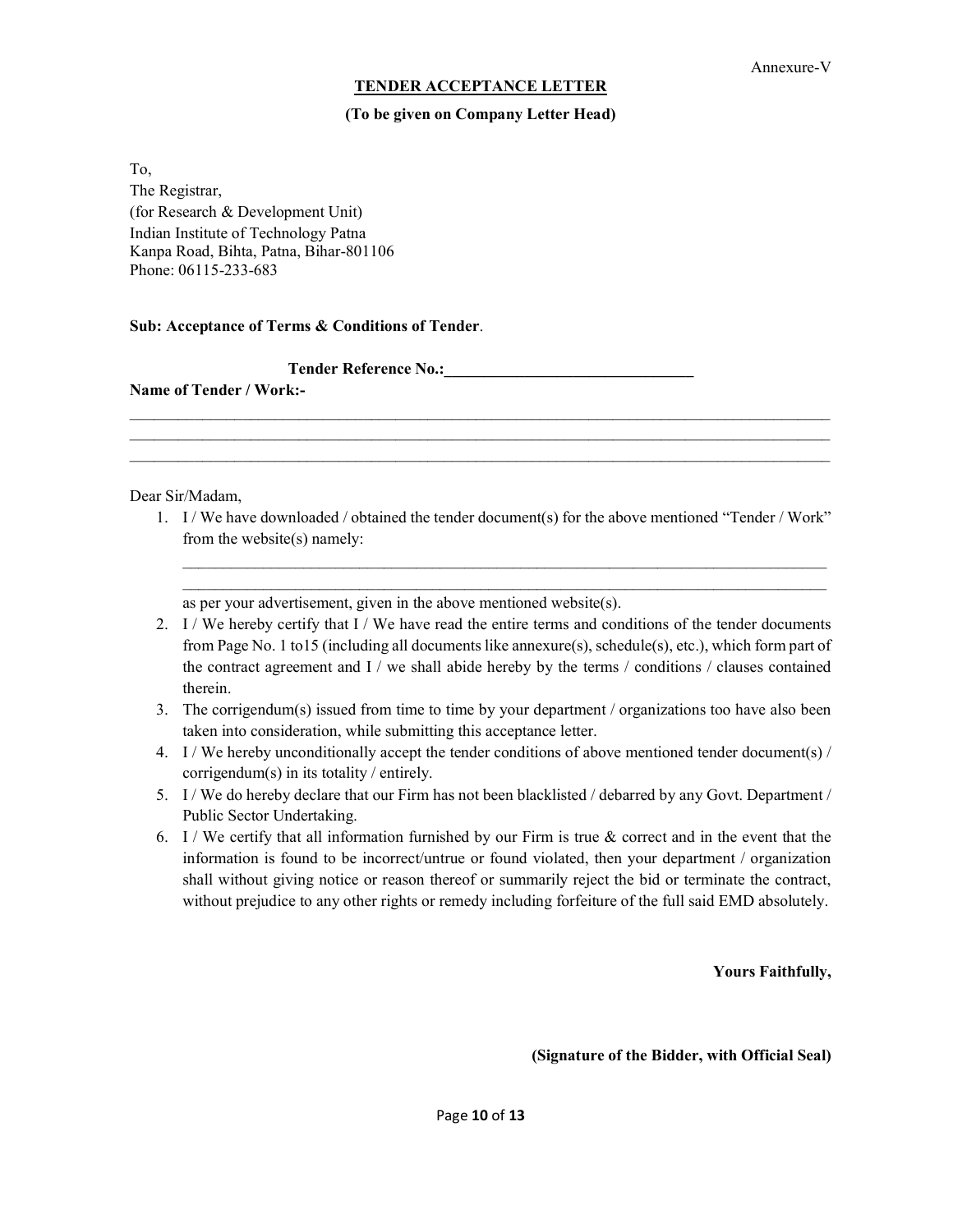### Bid Securing Declaration Form

(To be given on Company Letter Head)

Date: Tender No.

To, The Registrar, (for Research & Development Unit) Indian Institute of Technology Patna Kanpa Road, Bihta, Patna, Bihar-801106 Phone: 06115-233-683

I/We. The undersigned, declare that:

I/We understand that, according to your conditions, bids must be supported by a Bid Securing Declaration.

I/We accept that I/We may be disqualified from bidding for any contract with you for a period of five years from the date of notification if I am /We are in a breach of any obligation under the bid conditions, because of

a) withdrawal/modification/amendment, impairment or derogation from the tender, my/our Bid during the period of bid validity specified in the form of Bid; or

b) having been notified of the acceptance of our Bid by the purchaser during the period of bid validity (i) fail or reuse to execute the contract, if required, or (ii) fail or refuse to furnish the Performance Security, in accordance with the Instructions to Bidders.

I/We understand this Bid Securing Declaration shall cease to be valid if I am/we are not the successful Bidder, upon the receipt of your notification of the name of the successful Bidder.

Signed: (put signature of person whose name and capacity are shown) in the capacity of (insert legal capacity of person signing the Bid Securing Declaration)

Name: (insert complete name of person signing he Bid Securing Declaration)

Duly authorized to sign the bid for an on behalf of (insert complete name of Bidder)

Dated on day of  $\qquad \qquad$  (insert date of signing)

Corporate Seal (where appropriate)

(Note: In case of a Joint Venture, the Bid Securing Declaration must be in the name of all partners to the Joint Venture that submits the bid)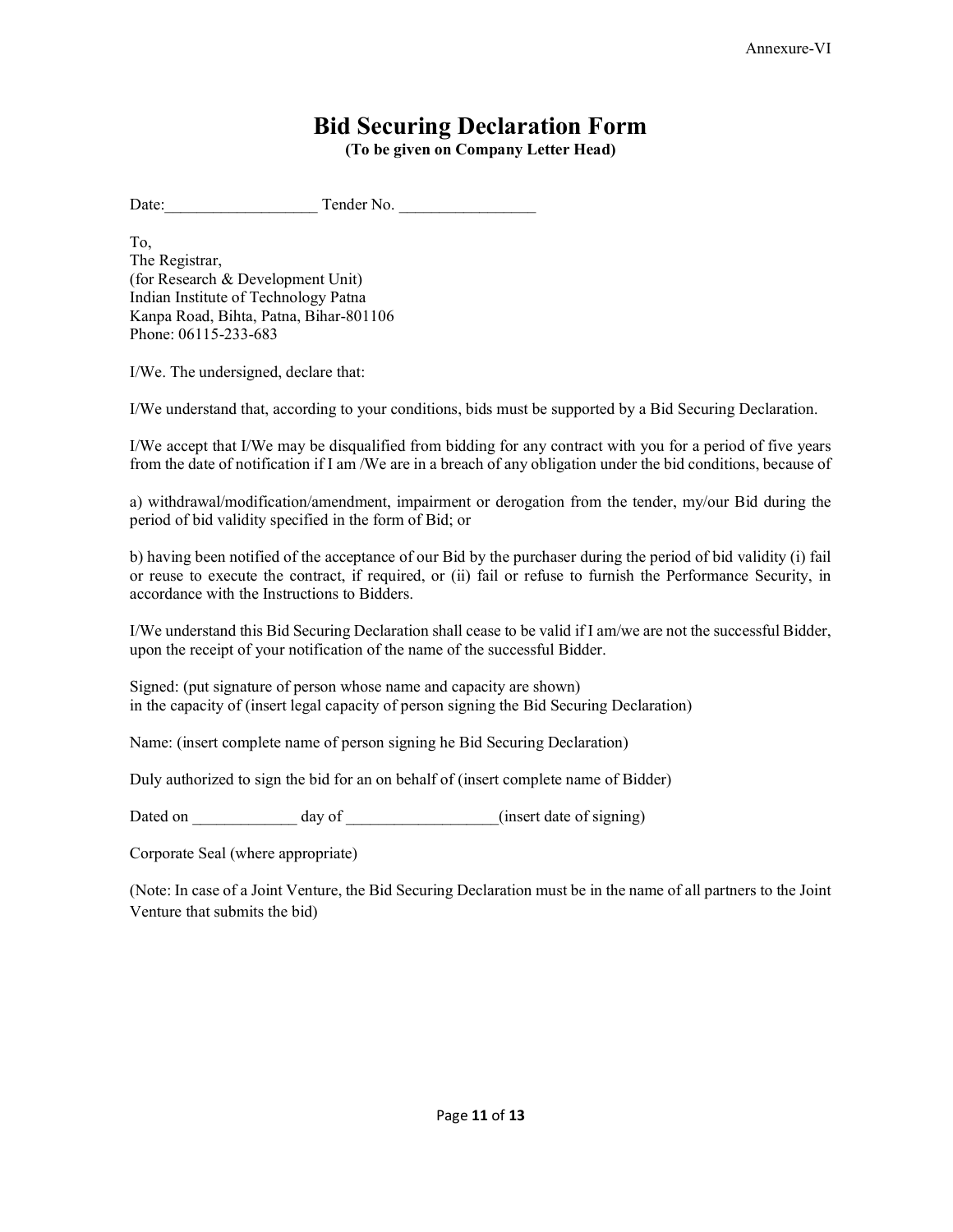#### LIST OF DOCUMENTS TO BE UPLOADED WITH TECHNICAL BID

- 1. Scanned copy of bank details for NEFT/ RTGS on letter head.
- 2. Scanned copy of certificate of GST and PAN.
- 3. Scanned copy of tender acceptance letter. (Annexure-V)
- 4. Scanned copy of signed Bid Security Declaration. (Annexure-VI)
- 5. Scanned copy of detailed technical specification & brochure.

 (Please note that no indication of the rates/ amount be made in any of the documents submitted with the technical bid)